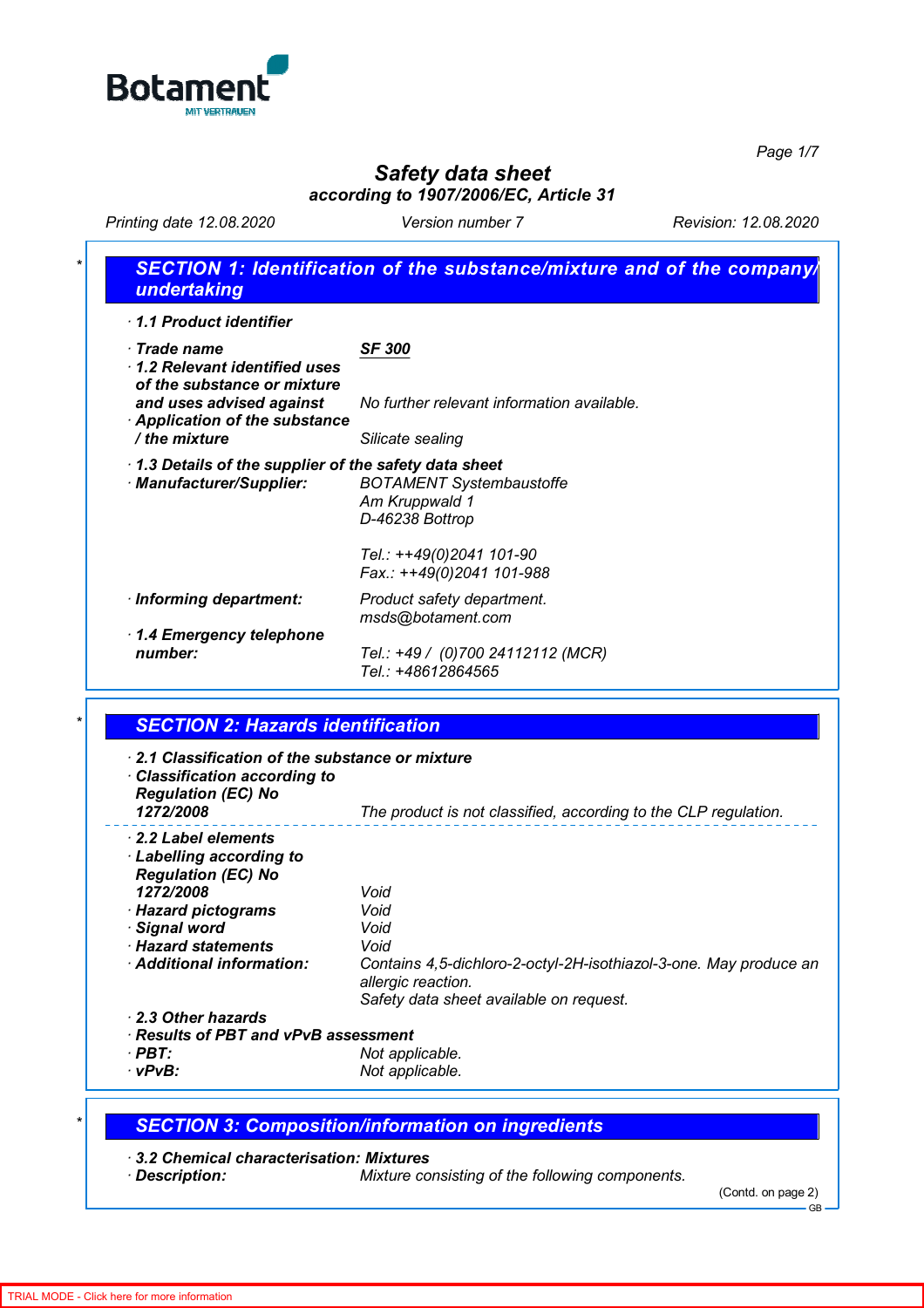

*Page 2/7*

# *Safety data sheet according to 1907/2006/EC, Article 31*

*Printing date 12.08.2020 Version number 7 Revision: 12.08.2020*

*Trade name SF 300*

(Contd. of page 1) *· Dangerous components: CAS: 17689-77-9 EINECS: 241-677-4 ethyltriacetoxysilane Skin Corr. 1C, H314; Acute Tox. 4, H302* <sup>≥</sup>*1-<5% CAS: 540-97-6 Dodecamethylcyclohexasiloxane (D6) <0.5% · SVHC 540-97-6 Dodecamethylcyclohexasiloxane (D6)*

*· Additional information For the wording of the listed hazard phrases refer to section 16.*

### *\* SECTION 4: First aid measures*

*· 4.1 Description of first aid measures*

| <b>General information</b>                                  | No special measures required.                                                                                            |
|-------------------------------------------------------------|--------------------------------------------------------------------------------------------------------------------------|
| <b>After inhalation</b>                                     | Supply fresh air. If required, provide artificial respiration. Keep<br>patient warm. Consult doctor if symptoms persist. |
| After skin contact                                          | Instantly wash with water and soap and rinse thoroughly.<br>If skin irritation continues, consult a doctor.              |
| After eye contact                                           | Rinse opened eye for several minutes under running water.                                                                |
| After swallowing                                            | Do not induce vomiting; instantly call for medical help.                                                                 |
| 4.2 Most important<br>symptoms and effects, both            |                                                                                                                          |
| acute and delayed                                           | No further relevant information available.                                                                               |
| 4.3 Indication of any<br><i>immediate medical attention</i> |                                                                                                                          |

*and special treatment needed No further relevant information available.*

#### *SECTION 5: Firefighting measures*

*· 5.1 Extinguishing media*

*· Suitable extinguishing*

*agents CO2, extinguishing powder or water jet. Fight larger fires with water jet or alcohol-resistant foam.*

*· 5.2 Special hazards arising from the substance or mixture No further relevant information available. · 5.3 Advice for firefighters*

*· Protective equipment: No special measures required.*

### *\* SECTION 6: Accidental release measures · 6.1 Personal precautions, protective equipment and emergency procedures Ensure adequate ventilation · 6.2 Environmental precautions: Do not allow to enter drainage system, surface or ground water.* (Contd. on page 3)

**GB**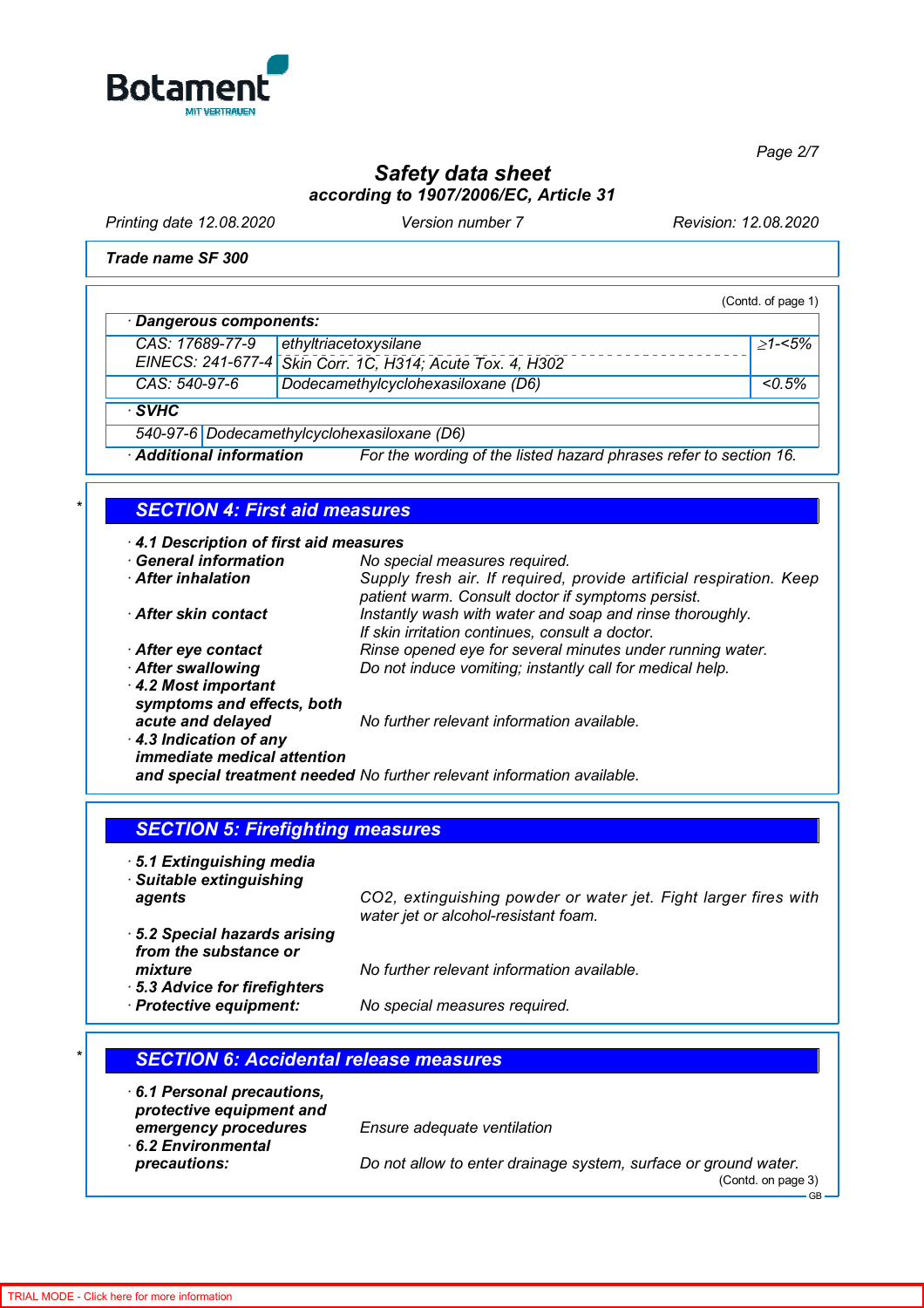

*Page 3/7*

## *Safety data sheet according to 1907/2006/EC, Article 31*

*Printing date 12.08.2020 Version number 7 Revision: 12.08.2020*

*Trade name SF 300*

(Contd. of page 2)

*· 6.3 Methods and material for containment and cleaning*

*up: Absorb with liquid-binding material (sand, diatomite, acid binders, universal binders, sawdust).*

*· 6.4 Reference to other*

*sections No dangerous materials are released.*

## **SECTION 7: Handling and storage**

*· 7.1 Precautions for safe handling No special measures required. · Information about protection*

*against explosions and fires: No special measures required.*

- *· 7.2 Conditions for safe storage, including any incompatibilities*
- *· Storage*
- *· Requirements to be met by storerooms and containers: No special requirements. · Information about storage in one common storage facility: Not required. · Further information about*
- *storage conditions: None. · 7.3 Specific end use(s) No further relevant information available.*
	- *\* SECTION 8: Exposure controls/personal protection*
- *· Additional information about design of technical systems: No further data; see item 7.*
- *· 8.1 Control parameters · Components with critical values that require monitoring at the workplace: The product does not contain any relevant quantities of materials with critical values that have to be monitored at the workplace. · Additional information: The lists that were valid during the compilation were used as basis. · 8.2 Exposure controls · Personal protective equipment · General protective and hygienic measures The usual precautionary measures should be adhered to in handling the chemicals. · Breathing equipment: Not required. · Protection of hands: Not required. · Material of gloves -*
- *· Penetration time of glove material -*

(Contd. on page 4)

GB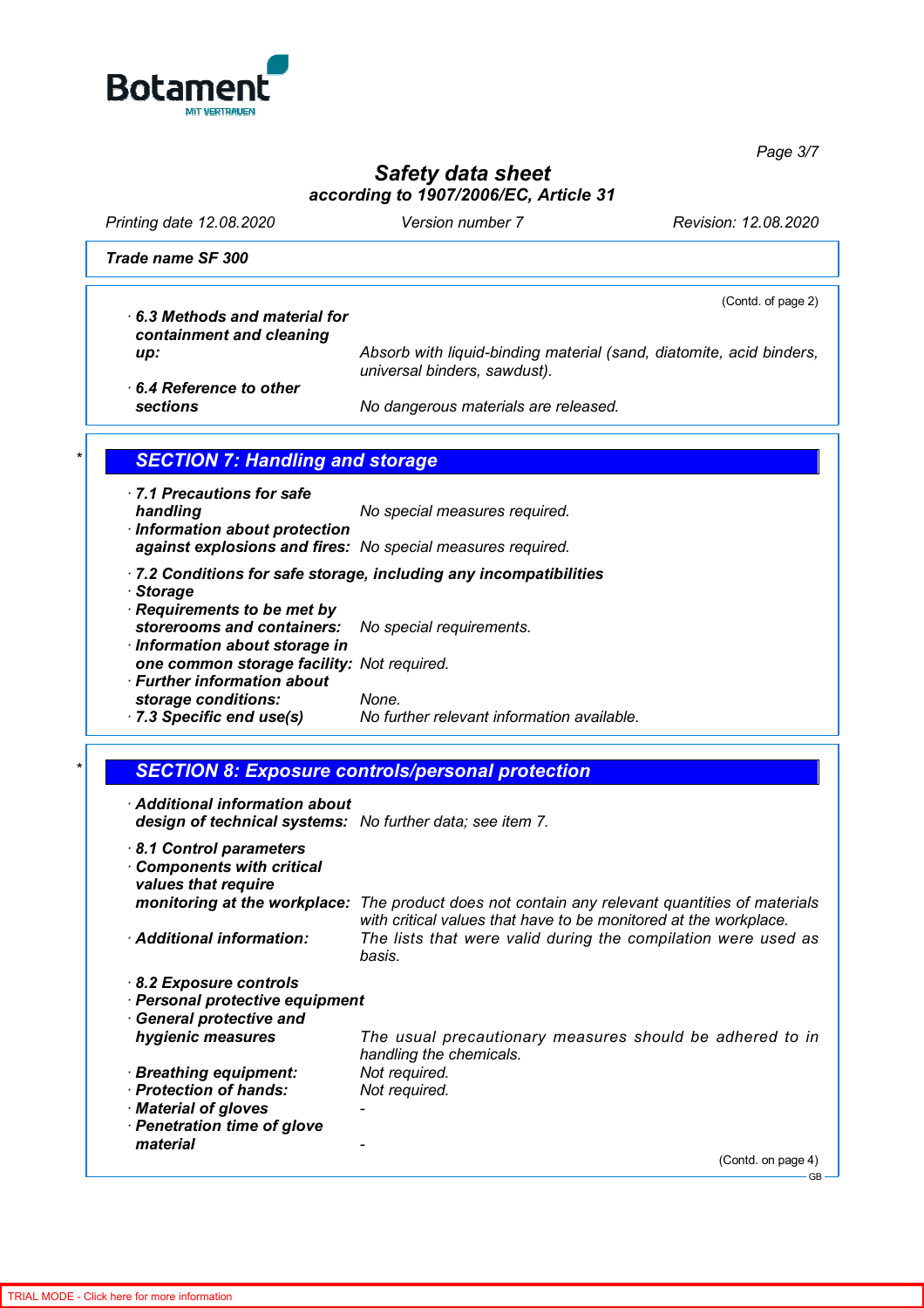

*Page 4/7*

# *Safety data sheet according to 1907/2006/EC, Article 31*

*Printing date 12.08.2020 Version number 7 Revision: 12.08.2020*

(Contd. of page 3)

*Trade name SF 300*

*· Eye protection: Safety glasses*

| 9.1 Information on basic physical and chemical properties<br><b>General Information</b> |                                    |
|-----------------------------------------------------------------------------------------|------------------------------------|
| Appearance:                                                                             |                                    |
| Form:                                                                                   | Pasty                              |
| Colour:                                                                                 | According to product specification |
| · Smell:                                                                                | Pungent                            |
| Change in condition                                                                     |                                    |
| <b>Melting point/freezing point:</b>                                                    | Not determined                     |
| Initial boiling point and boiling range: Not determined                                 |                                    |
| · Flash point:                                                                          | Not applicable                     |
| · Self-inflammability:                                                                  | Product is not selfigniting.       |

| <b>Explosive properties:</b>                                          | Product is not explosive.                               |
|-----------------------------------------------------------------------|---------------------------------------------------------|
| $\cdot$ Density at 20 $^{\circ}$ C                                    | 1.00 $q/cm^3$                                           |
| · Solubility in / Miscibility with<br>Water:<br>9.2 Other information | Unsoluble<br>No further relevant information available. |

| 10.1 Reactivity<br>10.2 Chemical stability       | No further relevant information available.            |
|--------------------------------------------------|-------------------------------------------------------|
| · Thermal decomposition /                        |                                                       |
| conditions to be avoided:                        | No decomposition if used according to specifications. |
| 10.3 Possibility of hazardous<br>reactions       | No dangerous reactions known                          |
| 10.4 Conditions to avoid                         | No further relevant information available.            |
| · 10.5 Incompatible materials:<br>10.6 Hazardous | No further relevant information available.            |
| decomposition products:                          | No dangerous decomposition products known             |

## *\* SECTION 11: Toxicological information*

|  |  | · 11.1 Information on toxicological effects |  |
|--|--|---------------------------------------------|--|
|--|--|---------------------------------------------|--|

- *· Acute toxicity Based on available data, the classification criteria are not met. · Primary irritant effect:* Based on available data, the classification criteria are not met.
- *· Serious eye damage/irritation Based on available data, the classification criteria are not met. · Respiratory or skin*

*sensitisation Based on available data, the classification criteria are not met.* (Contd. on page 5) GB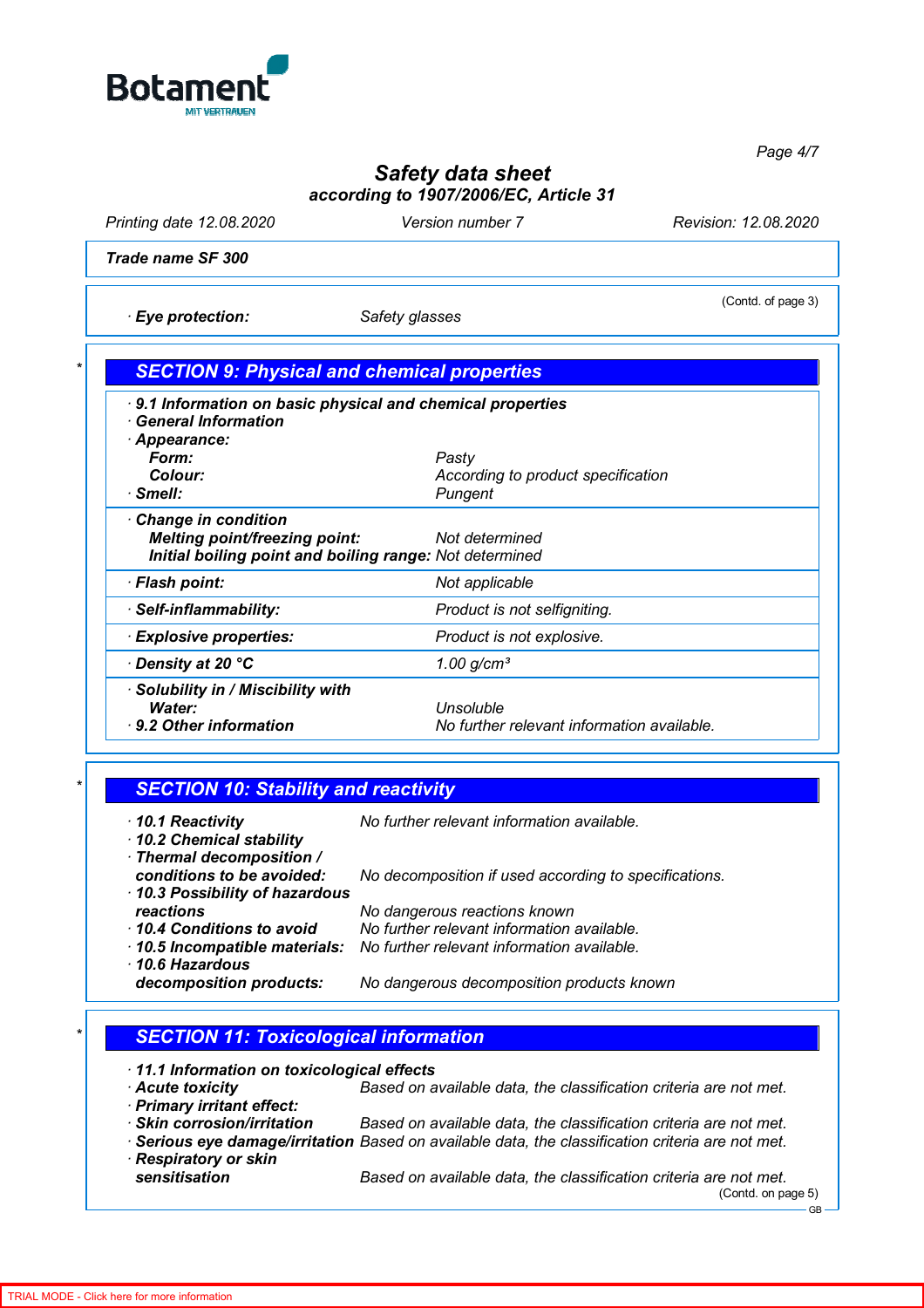

*Page 5/7*

## *Safety data sheet according to 1907/2006/EC, Article 31*

*Printing date 12.08.2020 Version number 7 Revision: 12.08.2020*

*Trade name SF 300*

(Contd. of page 4)

|  | CMR effects (carcinogenity, mutagenicity and toxicity for reproduction) |  |  |  |  |
|--|-------------------------------------------------------------------------|--|--|--|--|
|--|-------------------------------------------------------------------------|--|--|--|--|

*· Germ cell mutagenicity Based on available data, the classification criteria are not met. · Carcinogenicity Based on available data, the classification criteria are not met.* **Based on available data, the classification criteria are not met.** *· STOT-single exposure Based on available data, the classification criteria are not met.* Based on available data, the classification criteria are not met. *· Aspiration hazard Based on available data, the classification criteria are not met.*

#### *\* SECTION 12: Ecological information*

| $\cdot$ 12.1 Toxicity                                                  |                                                                   |  |
|------------------------------------------------------------------------|-------------------------------------------------------------------|--|
| <b>Aquatic toxicity:</b><br>No further relevant information available. |                                                                   |  |
| 12.2 Persistence and                                                   |                                                                   |  |
| degradability                                                          | No further relevant information available.                        |  |
| 12.3 Bioaccumulative                                                   |                                                                   |  |
| potential                                                              | No further relevant information available.                        |  |
| 12.4 Mobility in soil                                                  | No further relevant information available.                        |  |
| · Additional ecological information:                                   |                                                                   |  |
| <b>General notes:</b>                                                  | Do not allow undiluted product or large quantities of it to reach |  |
|                                                                        | ground water, water bodies or sewage system.                      |  |
| 12.5 Results of PBT and vPvB assessment                                |                                                                   |  |
| $\cdot$ PBT:<br>Not applicable.                                        |                                                                   |  |
| vPvB:                                                                  | Not applicable.                                                   |  |
| 12.6 Other adverse effects                                             | No further relevant information available.                        |  |

#### *\* SECTION 13: Disposal considerations*

- *· 13.1 Waste treatment methods Must not be disposed of together with household garbage. Do not allow product to reach sewage system.*
- *· Uncleaned packagings:*

*Disposal must be made according to official regulations.* 

| $\cdot$ 14.1 UN-Number          |      |  |
|---------------------------------|------|--|
| · ADR, ADN, IMDG, IATA          | Void |  |
| 14.2 UN proper shipping name    |      |  |
| ADR, ADN, IMDG, IATA            | Void |  |
| 14.3 Transport hazard class(es) |      |  |
| · ADR, ADN, IMDG, IATA          |      |  |
| · Class                         | Void |  |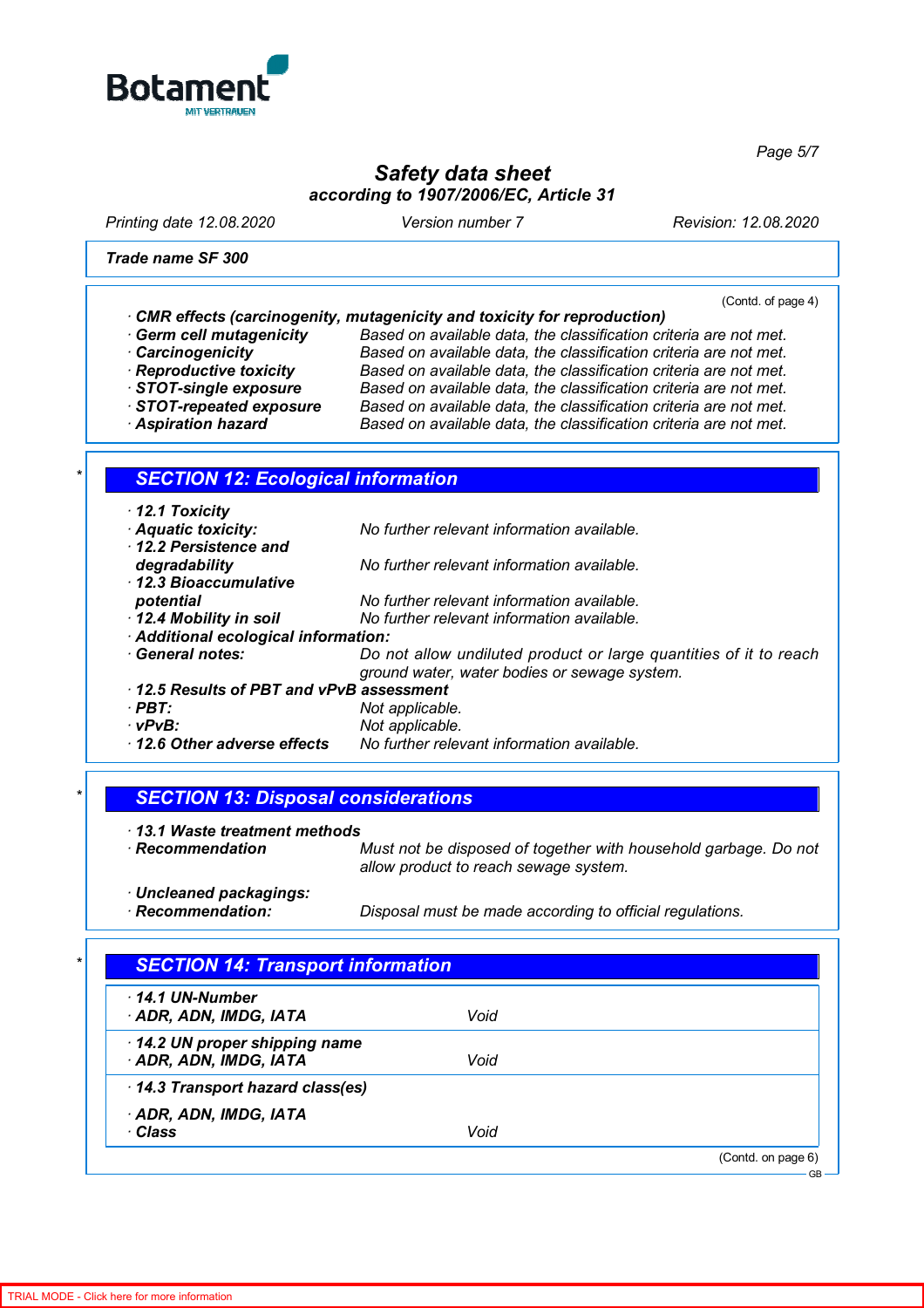

# *Safety data sheet according to 1907/2006/EC, Article 31*

*Printing date 12.08.2020 Version number 7 Revision: 12.08.2020*

*Trade name SF 300*

|                                                                            | (Contd. of page 5)                                      |
|----------------------------------------------------------------------------|---------------------------------------------------------|
| 14.4 Packing group<br>ADR, IMDG, IATA                                      | Void                                                    |
| 14.5 Environmental hazards:<br>· Marine pollutant:                         | No                                                      |
| 14.6 Special precautions for user                                          | Not applicable.                                         |
| 14.7 Transport in bulk according to Annex II<br>of Marpol and the IBC Code | Not applicable.                                         |
| · Transport/Additional information:                                        | Not dangerous according to the above<br>specifications. |
| · UN "Model Regulation":                                                   | Void                                                    |

### *\* SECTION 15: Regulatory information*

*· 15.1 Safety, health and environmental regulations/legislation specific for the substance or mixture*

*· DIRECTIVE 2011/65/EU on the restriction of the use of certain hazardous substances in electrical and electronic equipment – Annex II*

*None of the ingredients is listed.*

*· National regulations*

*· Other regulations, limitations and prohibitive regulations*

*· Substances of very high concern (SVHC) according to REACH, Article 57*

*540-97-6 Dodecamethylcyclohexasiloxane (D6)*

*· 15.2 Chemical safety*

*assessment: A Chemical Safety Assessment has not been carried out.*

| <b>SECTION 16: Other information</b>                                                                                                                                                                 |                                                                                                                                                                                           |  |
|------------------------------------------------------------------------------------------------------------------------------------------------------------------------------------------------------|-------------------------------------------------------------------------------------------------------------------------------------------------------------------------------------------|--|
| These data are based on our present knowledge. However, they shall not constitute a guarantee<br>for any specific product features and shall not establish a legally valid contractual relationship. |                                                                                                                                                                                           |  |
| · Relevant phrases                                                                                                                                                                                   | H302 Harmful if swallowed.<br>H314 Causes severe skin burns and eye damage.                                                                                                               |  |
| · Department issuing data                                                                                                                                                                            |                                                                                                                                                                                           |  |
| specification sheet:                                                                                                                                                                                 | Environment protection department.                                                                                                                                                        |  |
| · Abbreviations and acronyms:                                                                                                                                                                        | RID: Règlement international concernant le transport des marchandises dangereuses<br>par chemin de fer (Regulations Concerning the International Transport of Dangerous<br>Goods by Rail) |  |
|                                                                                                                                                                                                      | ICAO: International Civil Aviation Organisation                                                                                                                                           |  |
|                                                                                                                                                                                                      | ADR: Accord européen sur le transport des marchandises dangereuses par Route<br>(European Agreement concerning the International Carriage of Dangerous Goods by<br>Road)                  |  |
|                                                                                                                                                                                                      | IMDG: International Maritime Code for Dangerous Goods                                                                                                                                     |  |
|                                                                                                                                                                                                      | IATA: International Air Transport Association                                                                                                                                             |  |
|                                                                                                                                                                                                      | GHS: Globally Harmonised System of Classification and Labelling of Chemicals                                                                                                              |  |
|                                                                                                                                                                                                      | (Contd. on page 7)                                                                                                                                                                        |  |
|                                                                                                                                                                                                      |                                                                                                                                                                                           |  |